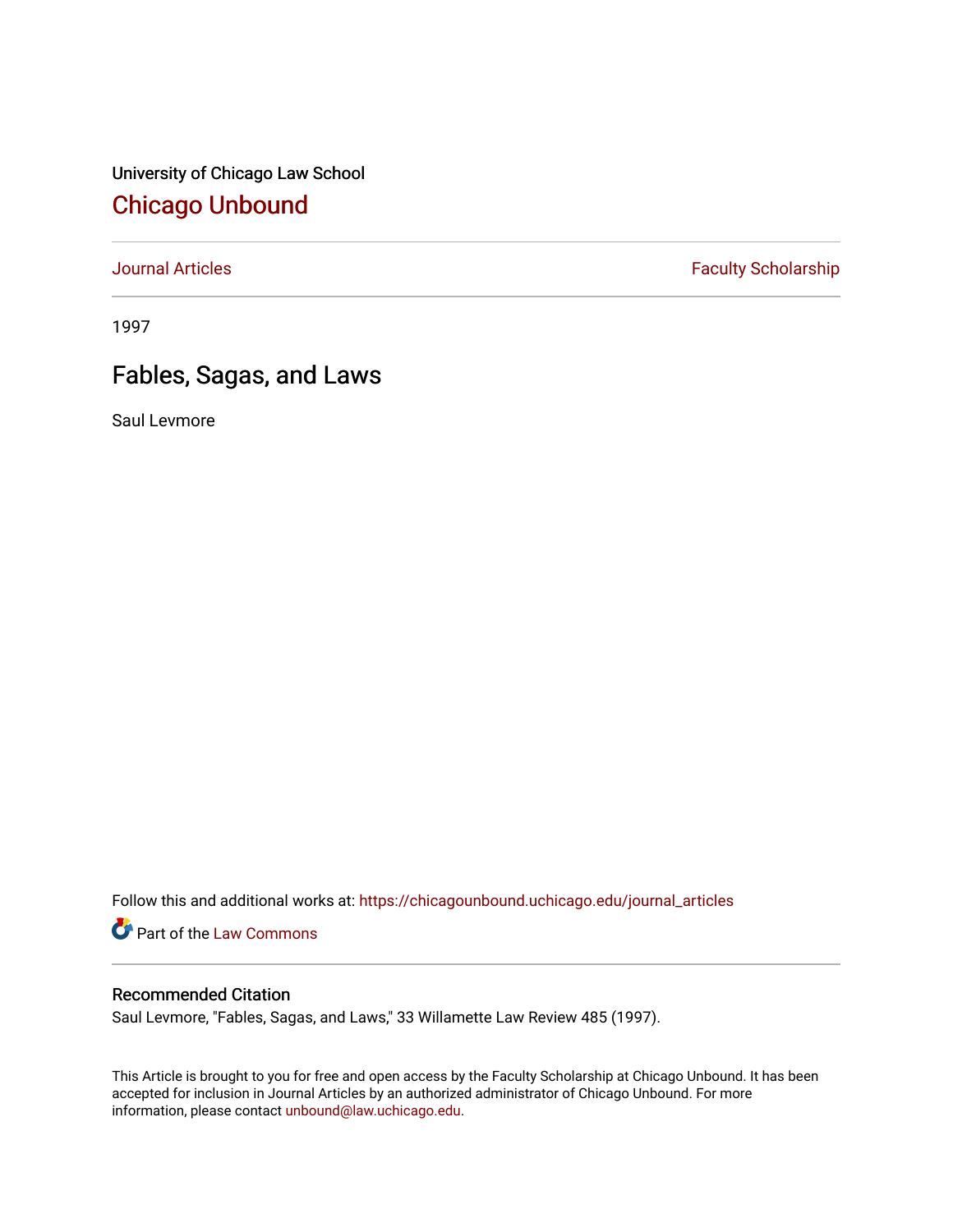## **WILLAMETTE LAW REVIEW**

**33:3 Summer 1997**

## **FABLES, SAGAS, AND LAWS**

## SAUL P. LEVMORE\*

#### I. INTRODUCTION

The fables of my title refer to stories such as those collected under the name of Aesop.<sup>1</sup> One famous fable is the source of the common reference to "a wolf in sheep's clothing." The wolf infiltrates the fold but is then devoured for dinner.2 **A** fable often concludes with a moral.3 Here, as in many other cases, it is the rather rigid and anticlimactic "Appearances can be deceiv-

485

**<sup>\*</sup>** Brokaw Professor of Corporate Law and Albert Clark Tate, Jr., Professor, University of Virginia.

This talk was delivered as the 1997 Paulus Lecture at Willamette University College of Law. I am most grateful to my colleagues and new friends at Willamette for comments on this particular topic and, more generally, for their extraordinary hospitality. I am indebted to Jerome McGann, Julie Roin, and Pam Karlan for discussions on some of the topics touched on in this Essay.

**<sup>1.</sup>** For the canonical collection of the earliest texts, see **1 AESOPICA:** GREEK **AND** LATIN TEXTS (B.E. Perry ed., 1952). A convenient translation of the most popular fables is **FABLES** OF AESOP (S.A. Handford, trans., 1954).

<sup>2.</sup> The particular fable is more interesting than most of us recall. The wolf dresses in costume in order to gain entry. He succeeds. But before he can do any harm, the shepherd comes out for dinner and, aiming to consume one of his own sheep, chooses the wolf, who has blended into the flock too successfully.

<sup>3.</sup> For discussion of the difference between these moral-oriented fables and the original fables in their larger narrative contexts, see **GREGORY** *NAOY,* THE **BEST Or THE** ACHAEANS 280-88 (1979).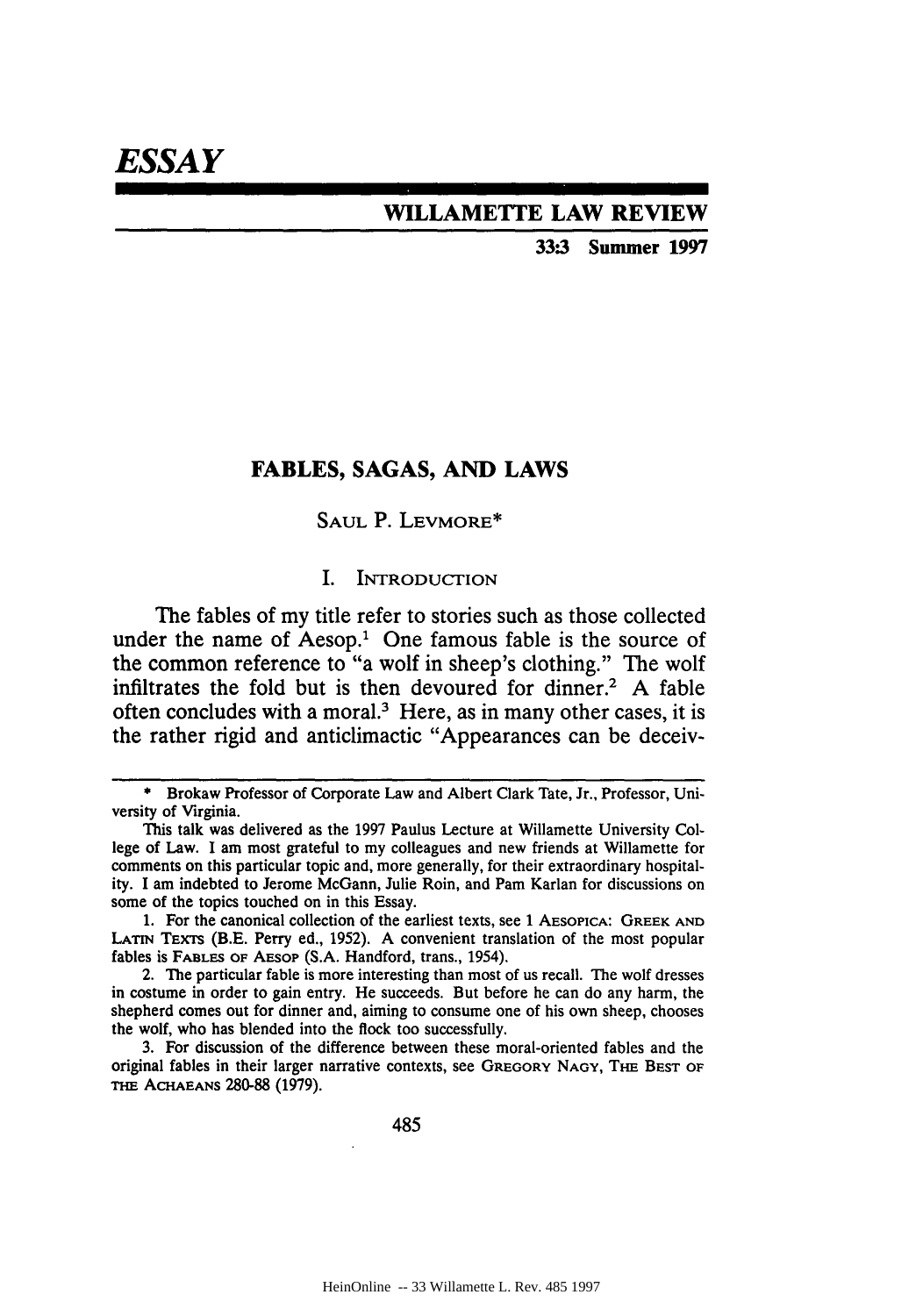ing," although we can sketch in the more subtle "Beware deception-but immoral deceivers beware!" Such animal-based fables were passed down in many societies.<sup>4</sup> Diverse peoples apparently perceived foxes as cunning and wolves as cruel, for example. They also shared the habit of communicating norms regarding human behavior through the camouflage animals provide.5

By the term "saga," I refer to a story handed down in a family or culture, dealing with actual or implied ancestors.<sup>6</sup> I am especially interested in those that bear some relationship to legal rules. I will dwell on one story about an ancestor who went bankrupt, eventually recovered and re-entered the middle class, and then labored to repay old creditors even though he need not have done so. It may not be as vivid as the wolf in sheep's clothing, but it comes with its share of provocative applications. I have been collecting such family-legal sagas for several years now in order to substantiate a theory of the survival of these stories or, dare I say, myths--for it is their transmission, rather than truth, that is of interest. It is this theory that I hope to spin out here.

The short form of my thesis proceeds in four steps. (1) Stories survive if they resonate with audiences; (2) this resonance reflects discomfort, at least at the level of popular culture, with particular legal rules; (3) this discomfort or uneasiness often coincides with theoretical (or highbrow) problems regarding the same rules; and (4) this discomfort also signals instability and the potential for reform in an area of law. I will not say we should take up the call for reform whenever sagas converge on a legal rule, for popular conceptions may be the product of misconcep-

6. My label is unfaithful to the tradition that sometimes sagas concern a series of stories.

<sup>4.</sup> On the distinction between casual folktales (with animal fables as a subset) and cosmic myths, see G.S. **KIRK,** MYTH: **ITS MEANING AND** FUNCTION **IN ANCIENT AND OTHER** CULTURES 31-41 (1970).

**<sup>5.</sup>** George Orwell's *Animal Farm* and Disney's *Toy Story* are more modem examples. In many cultures, the camouflage is meager and the animal-based stories are simple; but this is not universally the case.

It is interesting that, in contemporary sentiment, foxes are regarded as cunning and wolves as predators---but not as particularly cruel. And the old fables that are most familiar today include ones with clever foxes and hungry wolves, but those with cruel wolves seem to be of less interest. I will leave for another day, however, a deeper investigation of these fables. **I** warrant that they are especially interesting from a law and economics perspective.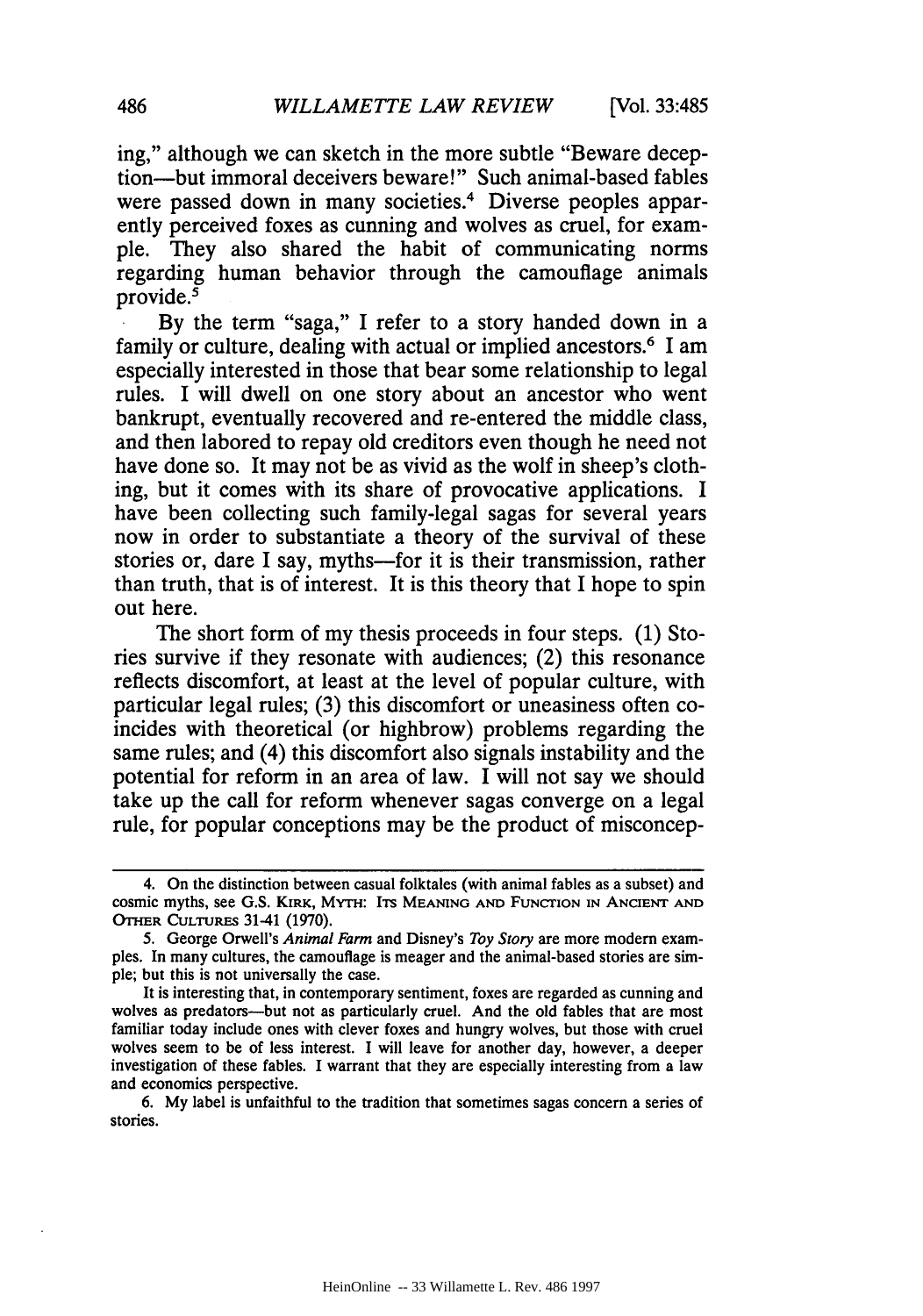tions. However, I am claiming that law from the bottom up has something to teach us, and that we might even be able to predict a change in the law based on these stubborn sources of sagas.

At the same time, I will address the moral quality of these sagas. Aesop offers fairly straightforward animal stories. Family and tribal hand-me-downs are often remarkable for their moral and behavioral complexity. Much can also be said about other kinds of parables and their purposes, but I will venture into the saga literature only as I conclude. This emphasis on what survives in family and local lore allows me to focus on the legal component of sagas.

#### **II.** BANKRUPTCY

Returning to the bankruptcy saga, I found, as I have discovered in many families, that my own paternal grandfather was in business and-perhaps through no fault of his own but rather because of a general economic downturn-lost all that he had accumulated. His family endured bankruptcy and then poverty. Eventually he succeeded in a new business and repaid old creditors. He was not required by law to repay these creditors, for his debts had been discharged in bankruptcy. These voluntary payments were not easy to make, and his family struggled behind him through these difficult periods. There is a family Bible in which my father keeps a letter from one of Grandfather's trade creditors. It thanks the debtor for his belated and legally unrequired payment and marvels at what an unusual and honorable person he has been. A thrill travels through my spine when I read that letter. I once told this story and was surprised when two of four listeners had remarkably similar stories to tell about their own ancestors. I have since heard others as well.<sup>7</sup>

There is something interesting about the fact that we do not quickly ridicule the behavior that is superficially exalted in the bankruptcy saga. The post-bankruptcy payments (and any admiration of them) seem to reflect ignorance of law and economics analysis and perhaps a kind of moral narrow-mindedness as well. The interest rate originally charged to debtors like my grandfa-

**1997]**

<sup>7. &</sup>quot;Urban legends" have a similar unsettling quality of eliciting parallel experiences—or at least those attributed to a "friend of a friend"—from listeners. See, e.g., **JAN** H. **BRUNVAND, THE BABY** TRAIN (1993); **JAN** H. **BRUNVAND, CURSES! BROILED AGAIN** (1989).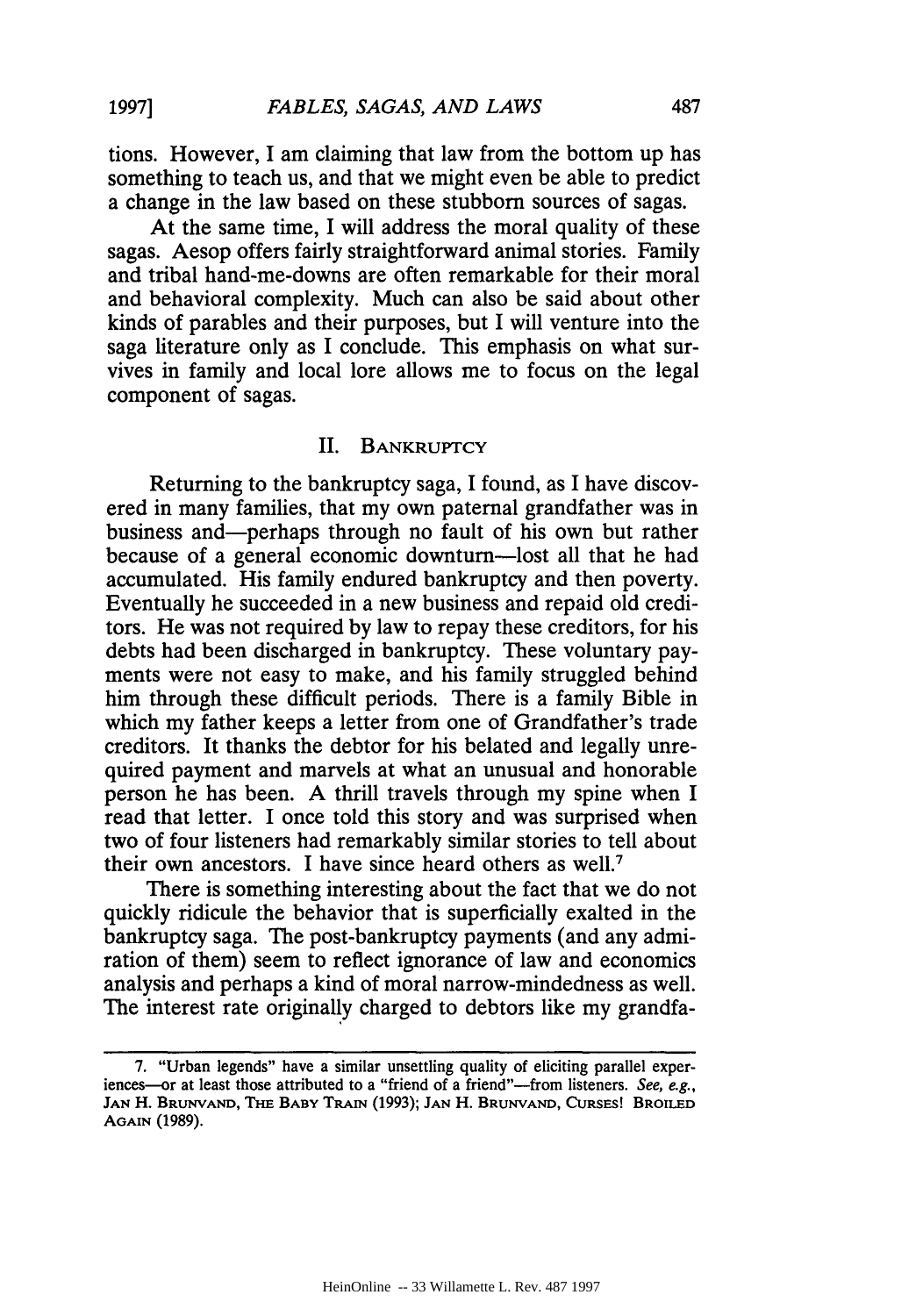ther must have incorporated the prospect of various business failure scenarios. The interest rate also reflected the costs of fraud, but the analysis here assumes that there is no evidence of wrongdoing on the part of the debtor; bankruptcy must have been caused by bad luck, a general business downturn, or even poor (but honest) management.8 By paying the old creditors, Grandfather gave them double payment in a sense. There is, moreover, a case to be made for preferring other sorts of postrecovery expenditures. Many people recover from bankruptcy and turn to philanthropy, and perhaps we should prefer one who gives a substantial percentage of his wealth to charitable causes over one who turns this wealth over to banks and ex-suppliers. As a moral matter, if a post-bankruptcy debtor asks whether to donate to charity or to old creditors, most of us would prefer the charity over business creditors.

Imagine, however, that our legal system contained bankruptcy rules designed not around the dual goals of saving the debtor from inefficient disintegration and providing the debtor with a fresh start, but rather around the first of these ideas alone.<sup>9</sup> The law could remove the incentive for creditors to rush in inefficiently and disassemble the debtor while doing as little violence as possible to existing creditors' claims. Current law extends the all-or-nothing character of bankruptcy by offering the debtor a completely fresh start. It is plausible that (ex ante) creditors and debtors would prefer a rule that merely suspended creditors' claims and awaited the debtor's recovery. Such a rule would remove some of the debtor's incentive to recover and prosper; but it would also lower interest rates because the prospect of bankruptcy would be less costly to creditors. This Essay is not the place to develop details; the point is simply that our bankruptcy law offers a completely fresh start when it is possible that something less than that would work as well or better. At some point, this sort of system would resemble reorganizations

<sup>8.</sup> If there were affirmative wrongdoing, then the argument against repaying creditors would be flawed much as it is mistaken to justify shoplifting with the claim that the storekeeper's prices take some shoplifting into account.

<sup>9.</sup> These ideas, along with the nonwaivability of the full discharge rule in bankruptcy, are discussed in **THOMAS** H. **JACKSON, THE LOGIC AND** LIMITS OF BANKRUPTCY **LAW** 10-17, 225-48 (1986) (discussing the fresh start policy, the inability of individual borrowers to gain lower interest rates in return for opting out of full discharge, and the desirability of preventing creditors from rushing to disassemble debtors).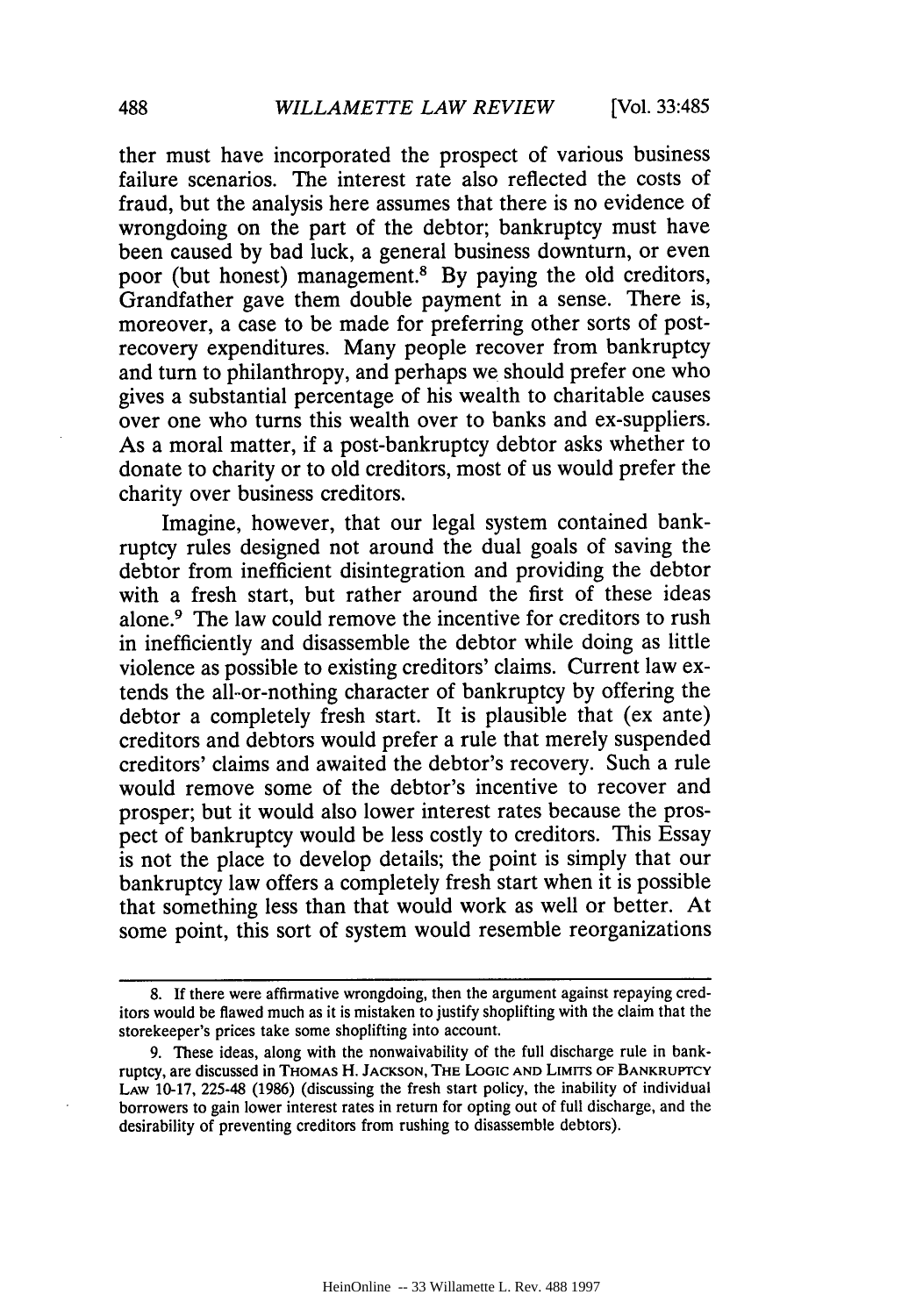where the maturity of credit arrangements is extended **by** law or where creditors receive equity in the surviving firm.<sup>10</sup>

If this claim about bankruptcy law is correct as a theoretical matter, then my larger point can be completed: the sagas suggest a preference for a world in which debtors who recover repay their old creditors, and these sagas may have pinpointed a legal rule correctly-namely, full discharge in support of a complete fresh start—which will prove unstable because of its questionable foundations and inconsistency with that preference. Put differently, if bankruptcy law compromised between these regimes, and required that recovered debtors pay the old creditors some fraction of their claims (or their full claims sans interest), **I** am confident that most observers would prefer that a debtor who then contemplated making a larger repayment than required be encouraged to donate the excess to charity, rather than to the cause of fuller compensation for ex-creditors.

In short, the observation here is that many people are uncomfortable with individual bankruptcy law and its form of a fresh-start policy. Much as lawyers come to expect judges to exhibit discomfort with secured creditors' priorities because the moral and economic arguments for these priorities are difficult, so too nonlawyers' experiences reflect discomfort with rules that at least nominally prefer the debtor's fresh start to the sanctity of earlier promises between debtor and creditors.

An alternative, and somewhat opposing, view is more opti-

**<sup>10.</sup>** Thus, it is interesting that many sagas (and movies) involving bankruptcy law are about personal bankruptcies with the family business at stake. These businesses often deal with suppliers or lenders that are themselves likely to survive any crisis through reorganization or other legal means. Thus, a family whose farm is sold in a foreclosure proceeding might be puzzled or embittered **by** the fact that a change in economic circumstances cost them their farm, while a comparable change in circumstances allows a large oil company either to regard contracts for the sale of oil as somehow excused or to lead to the mere reorganization (but survival) of the company. The comparison is obviously more complicated (inasmuch as the farmer gets to keep all his human capital and also can enjoy excuses if grain prices change dramatically); but the point is that sagas draw attention to subtle and unstable rules. Bankruptcy and reorganization laws are indeed ever-changing.

Comparative lawyers will note that the discussion in the text suggests that we might find variety rather than uniformity in bankruptcy law over a range in which creditors are prevented uniformly from disassembling debtors but where debtors are offered different degrees of encouragement to produce profit in the future. *See* Saul Levmore, *Variety and Uniformity in the Treatment of the Good-Faith Purchaser,* 16 **J. LEGAL STUD.** 43-65 (1987); Saul Levmore, *Rethinking Comparative Law: Variety and Uniformity in Ancient and Modern Tort Law,* 31 **TULANE** L. REV. 235-87 (1986).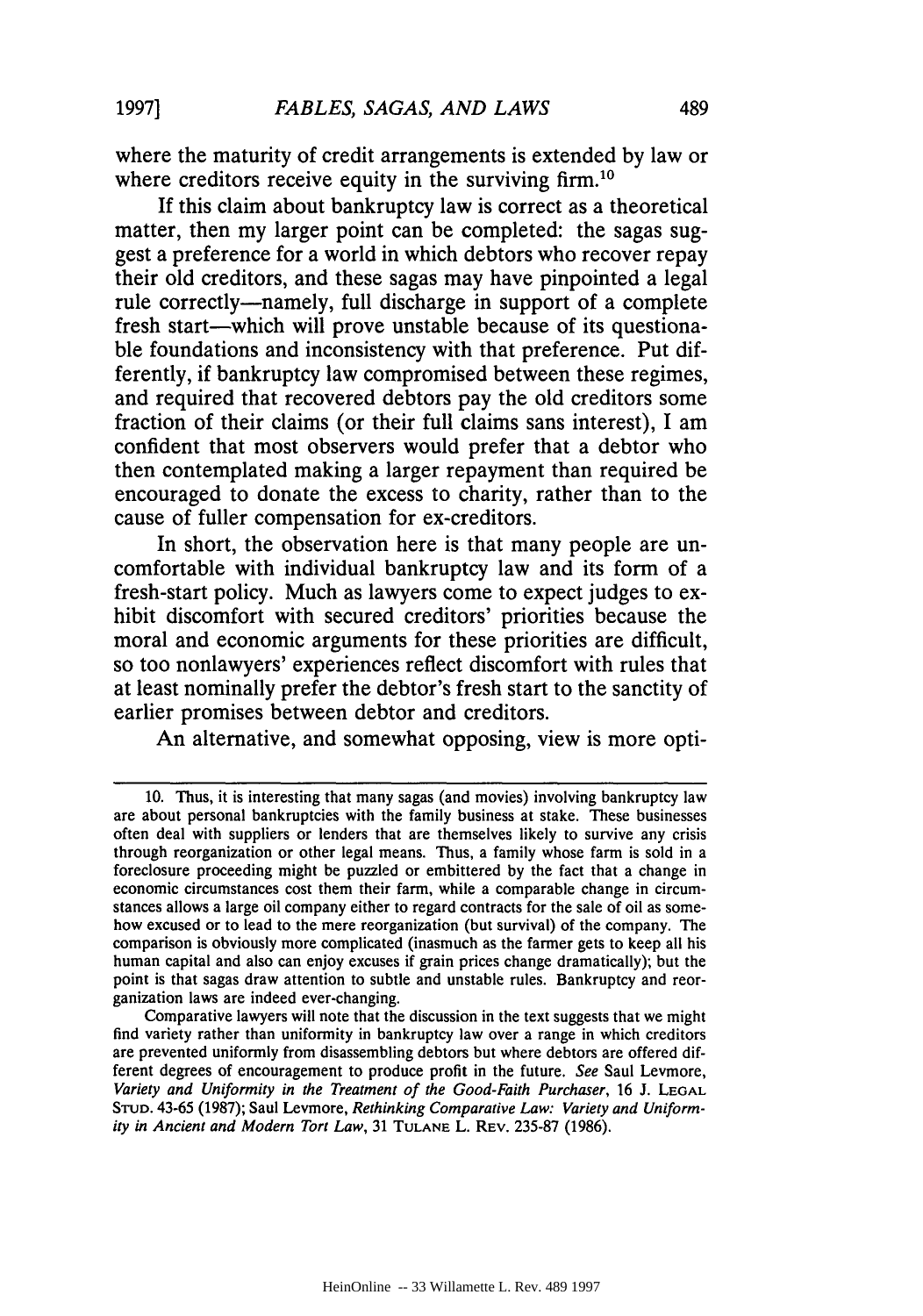mistic about the development of legal rules. Moral intuitions are reflected in sagas, as before, but lawmakers are a product of the same culture that produces and is shaped by these stories. Therefore, the legal rules we find are influenced already by these sagas. In the bankruptcy case, the law may anticipate that some private players will invest in their own reputations by paying debts that otherwise could be forgiven legally. Sagas serve the role of reminding people about this option of doing more than the law requires. Under this view, the sagas do not signal instability in the law. I find this perspective a bit too optimistic, given the prevalence of sagas in those very areas in which substantial legal change has been relatively frequent. Bankruptcy is one of those areas.

## III. OTHER SAGAS AND DIscoMFoRT WITH LAW

There is no shortage of examples of this connection between sagas and popular discomfort with legal rules. Numerous sagas deal with opportunistically broken promises, and, correspondingly, the theory of efficient breach is the subject of vigorous academic disagreement. Similarly, many sagas involve immigration experiences. Visa preferences and other pieces of immigration law indeed are controversial and sometimes difficult to defend. A colleague of mine reports that his great-grandfather was detained at Ellis Island, swam ashore, slept on a park bench in New York's Central Park, and stumbled into two co-villagers; with their help he married, began a business, prospered, chaired the local victory bonds campaign, and became a citizen through a private bill that was introduced after it was discovered that this victory-bonds stalwart was an illegal immigrant. I have repeated this tale before audiences, often with more than a hint of skepticism in my voice; and invariably some member of the audience comes forward to report a similar saga closer to home. Aesop would infer that small-time, well-intentioned lawbreaking is fine if you prosper prior to detection, for it is the underlying human essence that matters. ("Moral: The spirit of a rule is more important than its details.") I would say that there is something to be said for a tournament not outside our gates, but inside; for the former excludes more people than we like to think.<sup>11</sup> This immi-

<sup>11.</sup> *See* Saul Levmore, *Unconditional Relationships,* **76** B.U. L. REv. **807** (Dec. 1996) (describing social tastes that permit tournament-like processes among applicants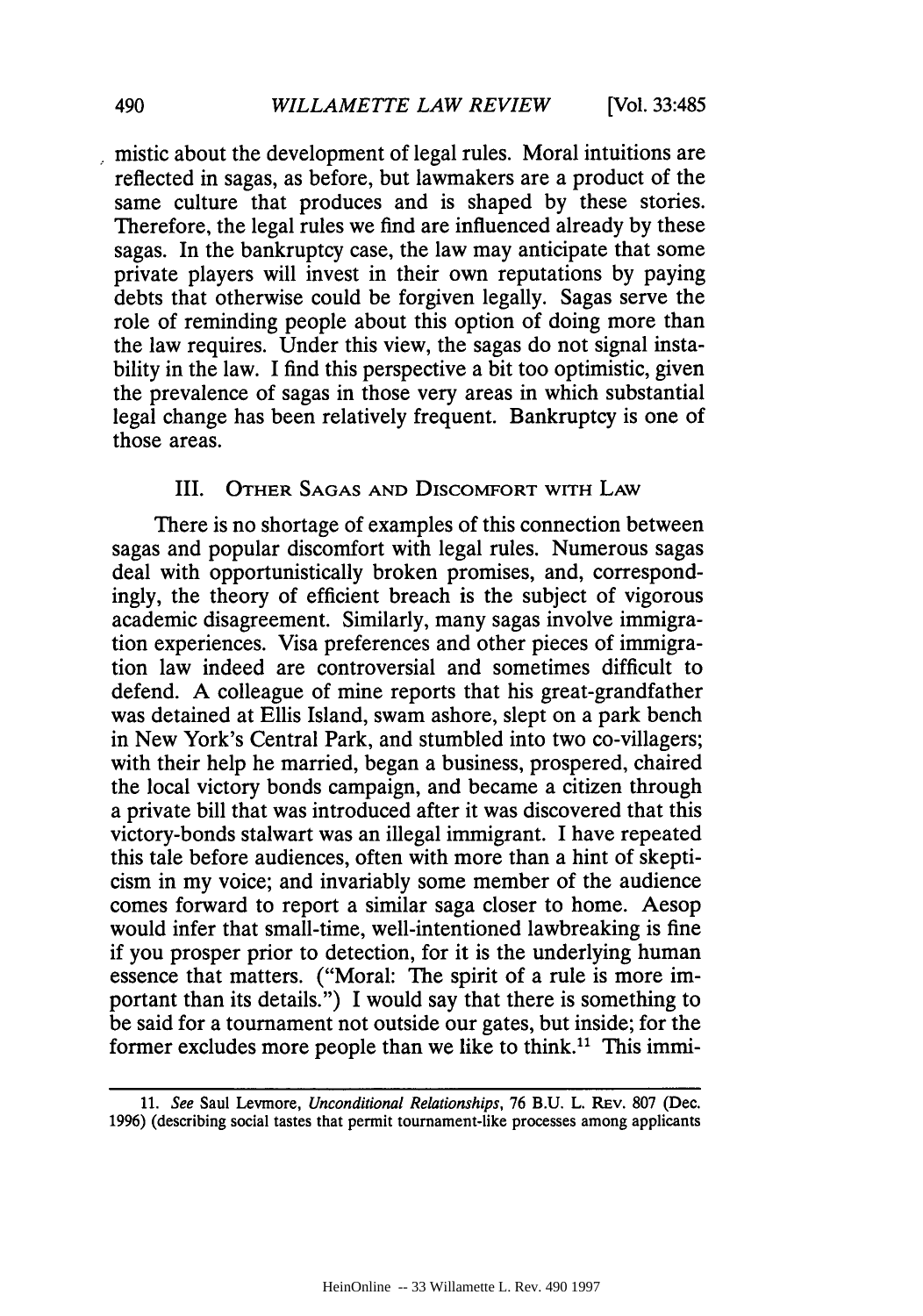grant proved that he was deserving, and his minor if implausible lawbreaking is the stuff of admiring legends. The real message of this recurring saga is that immigration law is unstable. And indeed, it has proved so.

Another representative story and subject revolves around the making and losing of real estate fortunes. Many people tell of an ancestor who sold land to a buyer who then reaped a fortune when the path of an interstate highway was announced and land prices skyrocketed. A law professor friend of mine reports that his ancestor received an option as a sales commission and through that option he bought the entire company for which he had worked (so terrific were his sales skills and so badly drafted was the option). In short order, this salesman lost the fortune when he sold the firm to a buyer who had an informational advantage in the real estate market.

One function that such stories play is educational and psychological. A parent who hands down this saga can be seen as saying, "Do not worry about our poverty or middle-class life and the correlation between intelligence and wealth. Your gene pool is just fine. Hard work and intelligence make for success. Our family simply had a stroke of bad luck." A more subtle feature of this saga is that it reflects the discomfort every first-year law student feels upon learning how little law concerns itself with incentives for telling the truth. A buyer who knows of a coming interstate highway (or a contracting party who can see that the other party to his contract has failed to provide for an extreme eventuality) need not disclose this information. We should expect numerous stories about this unsettling legal rule. The option saga is especially ironic because the very fellow who profits from a fancy option that was drafted too plainly (with no ceiling or inflation protector) is then ironically hoisted when he sells land without retaining an option to share in the next buyer's gain. It goes almost without saying that nonlawyers, or perhaps noneconomists, are quite suspicious of options.

Other sagas I have collected converge on the law of finders (possession is but nine-tenths in the law), the law of intellectual property protection, the law of government takings of private property, and so forth. These, too, reflect vulnerable legal rules

for immigration rights but abhor explicit competition among applicants who already have permeated a country's borders).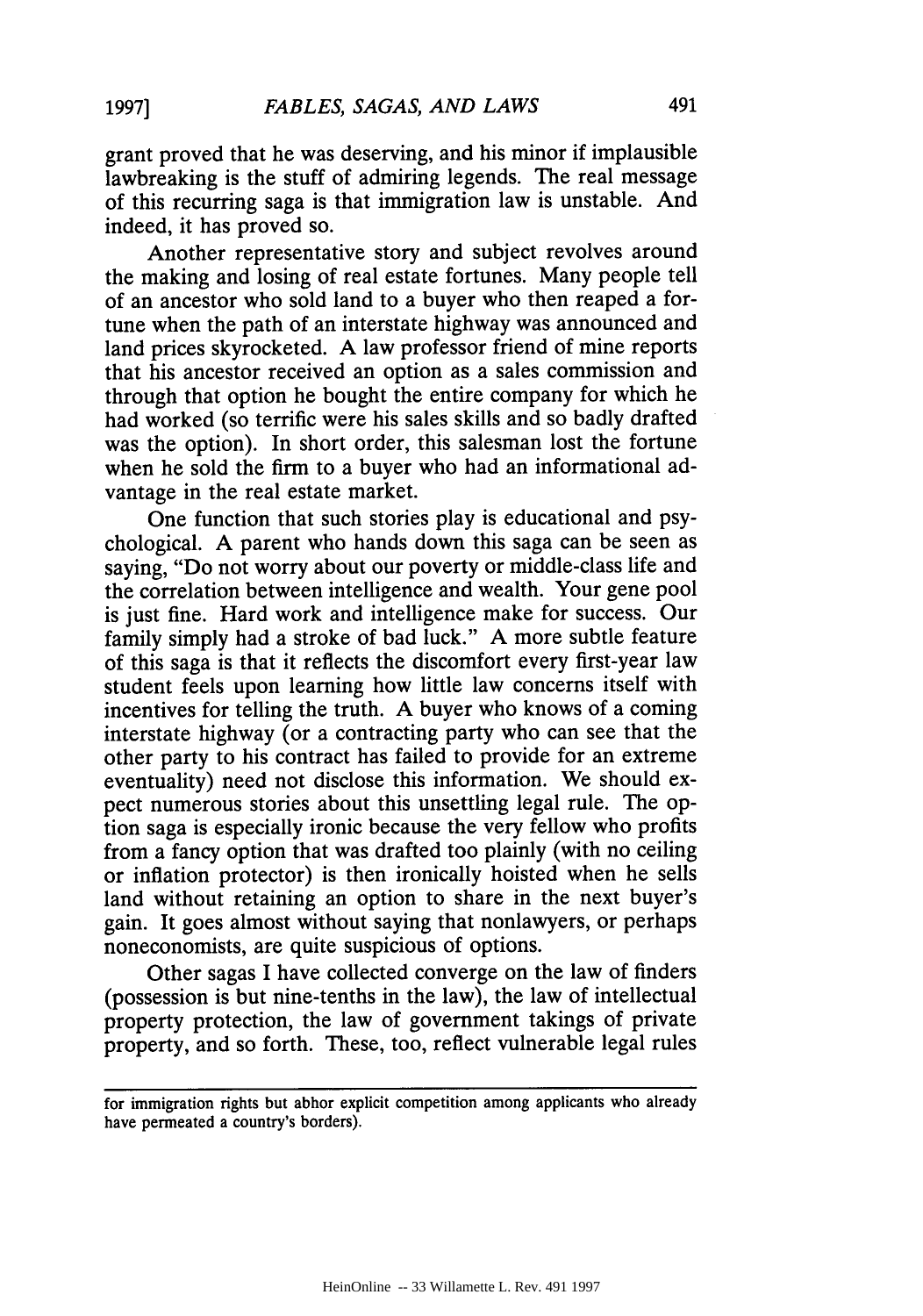about which theorists disagree—and regarding which nonlawyers understandably might exhibit discomfort. Popular culture has a way of conveying important truths about social organization and control. Lawmakers and legal academics might do well to pay attention to law and morality from the bottom up, and to be especially careful that formal rules that oppose these foundations really do make sense.

#### IV. WRONGFUL **DISCHARGE AND** CONTEMPORARY **SAGAS**

Let me dwell on a final set of stories that I will describe as implicating the law of wrongful discharge. A family discovers that a silver dish has been stolen and, after carefully retracing the steps of all who had access to their home, they discharge their maid. Three years later, they travel to England and see the missing silver dish in a friend's home. They recollect that, in fact, the friend's son had been in the United States as a college exchange student and had been a weekend guest at their home when the silver dish disappeared. They are horrified and reclaim the dish.<sup>12</sup> The story, along with all the others retold here, is typical. 13 Aesop might have provided a version that pointed to the importance of cautious factfinding and to the tragedy of assuming too quickly that maids are more likely to be criminal than are one's own acquaintances.

I suggest that we focus our interest on the difficulty of rectifying the wrong done to the maid. The discharge of the maid might have been supportable. Yet, the maid's extralegal loss is likely to exceed the affluent college kid's extralegal (reputational) loss upon detection. It is by no means clear whether the

<sup>12.</sup> As the story was told to me, the son gave the dish to his own parents as a gift, and he returned the dish when the visiting owners threatened to disclose its source. As is often the case with these sagas, the details cast a shadow on the central tale. If the rightful owners repossess the dish without saying a word, the thief's parents may regard them as thieves. I have imagined a conversation among the four adults, but the saga may be passed on with the implausible ending reported here, to discourage the next generation in the dish-owning family from bringing the matter up in conversation when they meet their English acquaintances.

Another possibility is that by not confronting the friends (his parents), the willingness to minimize the thief's loss from detection subtly highlights the treatment and social standing of the maid who was fired after a presumably one-way conversation.

<sup>13.</sup> Similar stories involve expensive and easily identifiable clothing that is missing and then discovered in the home of a friend. The stories may survive because of a fascination with, or wishful thinking about, the stupidity of thieves or their subconscious desire to have their wrongdoing discovered.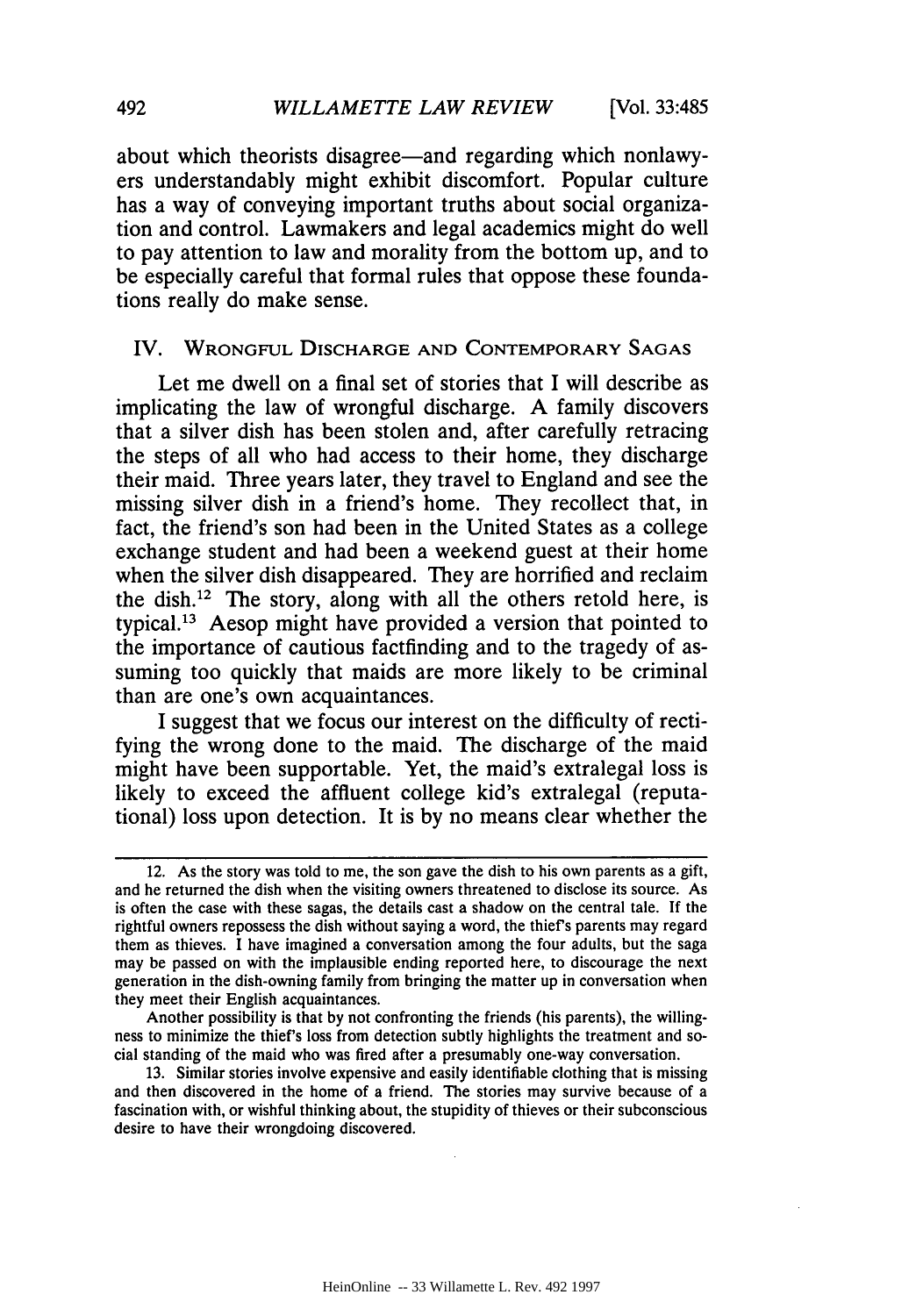maid should have a legal claim-and in any event, such a claim likely would go unmade. In fact, the maid almost surely has no cognizable claim in our legal system.<sup>14</sup>

Collecting these stories has made me think that a cultural norm could develop in which the wrongdoer is asked to repent and self-educate by mailing a substantial sum of money to the maid. It may even be healthy for there to be a norm that encouraged the (mistaken-discharging) family to "atone" by matching that payment. A formal legal rule of this latter kind may be unworkable because, in the shadow of such a liability rule, dischargers will decline to pursue the truth even as new facts or suspicions arise. On the other hand, with such a practice in place, we might have fewer tragic stories.

My immediate point is that the prevalence of these sagas, with endings that can be seen as bittersweet (truth uncovered, half-justice done, but the poor maid still in bad straits), focuses attention on at-will employment (although these discharges probably would be regarded as reasonable for non-at-will employees as well), wrongful discharge, defamation, and tortious interference with contract or business opportunity. All these subjects are very difficult in theory and practice. And in this case, asking ourselves how law or practice would need to be reformed in order to avoid these moral quandaries suggests something like a restitution remedy.<sup>15</sup> This is not the place to sketch such a remedy or legal reform, but I think that its potential is fairly clear.

#### V. **WRONGFUL DISCHARGE AND ANCIENT SAGAS**

Among the most penetrating and long-lived sagas are those found in the Bible and classical literature. A good number of stories found in the Bible and in Homer can be understood as occupying a middle ground between Aesop and our immediate

<sup>14.</sup> The maid has no claim against the employer for wrongful discharge because the discharge was mistaken but not legally wrongful. Moreover, as noted presently in the text, any recovery against the employer could be counterproductive because it would discourage the employer from pursuing the truth or from informing the maid of what was learned after her departure. The maid has no claim against the thief because her injury is not proximate to his wrongdoing. He has neither directly nor maliciously caused her loss.

<sup>15.</sup> Casting the remedy as restitutionary might suggest payment from the wrongdoer who was enriched by the stolen item. It makes payment from the employer seem even less likely than before because the employer was not enriched in any sense.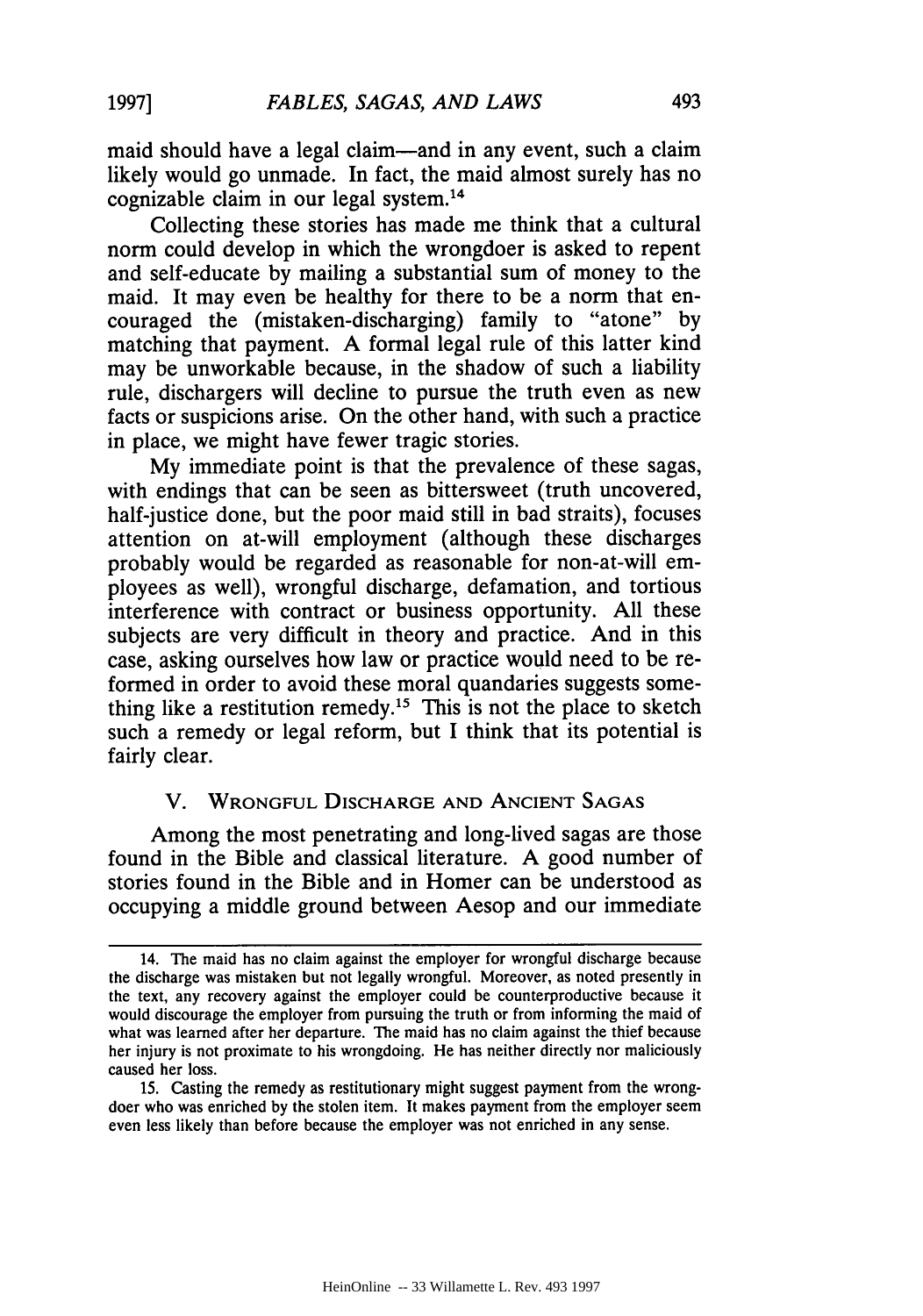ancestors' tales; their human character introduces flawed, multidimensional heros. Some of these heros generate simple morals, while others (dare I say modem ones) are of a piece with more contemporary, locally transmitted sagas. This is not the place to explore the legal simplicity of animal fables and the relative complexity of stories using human or demigod action figures. It is probably not a matter of evolving sophistication because some of these complex human stories are obviously very old.' 6

Perhaps the best-known wrongful discharge story bears this attribute of legal complexity, if only because the human characters are all flawed and thus multidimensional. There is the story of Joseph, 17 who finds himself wrongfully accused **by** the wife of Potiphar, Pharaoh's captain of the guard and Joseph's master.<sup>18</sup> Joseph is cast into prison, where he meets two palace employees, the cupbearer and the baker, who have been discharged **by** the king. He interprets their dreams as containing interwoven predictions; when these materialize, one of his new friends regains his original position and eventually recommends Joseph to the

Another link between animal fables and law is that these fables often camouflage criticism of humans, which is to say that these fables are often a form of safe political speech. The wolf may be understood to represent the master, the farm may be Stalin's domain, and so forth. Indeed, an animal may be more recognizable than a single human representation. Over time, the very use of an animal might signal the simplicity or the allegorical quality of the story.

The generalization about complexity is, of course, sometimes misleading. The animal fables we have inherited may touch on complex legal rules only rarely, while human-based sagas often do; but there are many cultures in which animal-based tales are quite complex. And there is always the argument that we are culturally-bound in a way that makes us appreciate complexity in human stories more readily than we do in animal fables.

17. Genesis 39-41.

18. Not only is this story much like modem sagas, but it is said to have a close analogue in ancient Egyptian literature in "The Story of the TWo Brothers." That story, however, is so rich and disjointed that it might contain any number of other stories, including the tales of Adam and Eve and a variety of those found in Greek mythology. *See* MIRIAM LIcHTHEIM, 2 **ANCIENT** EGYPTIAN LrTERATuRE: THE NEW KINGDOM **203-** 11 (1976).

<sup>16.</sup> One generalization is that animal fables are less complex than sagas told about human affairs. Simple truths might resonate better in animal tales because human characters may encourage audiences to identify with the tale and to perceive complexity. Thus, wolves kill animals for their nourishment, but the fable format passes over this complexity in a way that it could not if it dealt with a human who destroyed another human in order to survive. Still, there are often animal fables on both sides of an issue. In this way, animal fables will resonate with lawyers who are accustomed to opposing doctrines.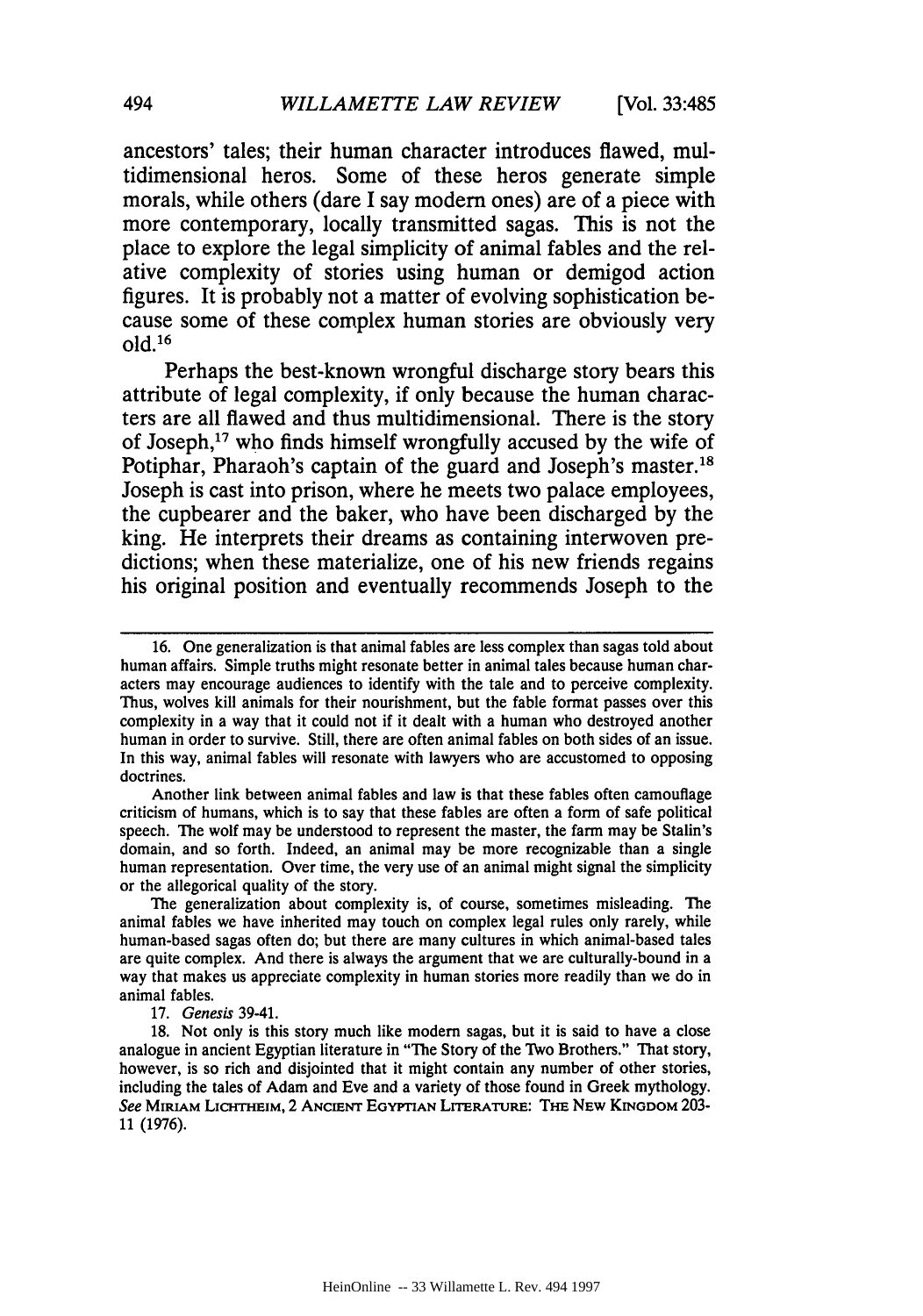Pharaoh when the need for an interpreter of dreams again arises. Even if we take few liberties with the plain text, the story has multiple layers of wrongful discharge and other relevant material. There is the topical problem of distinguishing between false and honest claims regarding unwanted sexual advances. And there is the question of strict liability versus negligence because, at least as legend would have it, the cupbearer was held strictly liable for a fly in the wine while the baker, who was more likely to have been negligent, was hanged rather than rehabilitated. Potiphar imprisoned Joseph much as the families in our more modem sagas discharge domestic employees. The mistaken or even wrongful discharge puts Joseph in the right place at the right time; we are permitted to slide by the question of an appropriate remedy once we are convinced that the discharged person was accused falsely. Indeed, we have the feeling that Joseph's talents as an interpreter and administrator were sufficiently great that it made no difference whether he continued to be regarded as one who had misbehaved earlier toward his first master's wife. There are enough morals for diverse congregations.

## VI. **CONCLUSION**

I have insisted that these stories converge on and point to vulnerable legal rules. An alternative claim might be that they converge on instances where there is tension between ex ante rulemaking and ex post realities—which is to say, between rules set down in advance and the realities that become known later on. In the immigration context, for example, visas are issued in advance, in ignorance of a person's performance on American soil. Discharge in bankruptcy looks troubling when we see the debtor thriving ex post, following the fresh start.<sup>19</sup> Thus, there is a sense in many of these contexts that the law rushes too quickly to fashion ex ante rules-and then creates discomfort as people observe subsequent developments. This observation, however, does not apply to those cases involving asymmetric information (and disclosure regarding real estate development), unrewarded inventors, and government takings. So, in the interest of economy, I prefer to focus on vulnerability and instability rather than

**1997]**

**<sup>19.</sup>** It is possible, of course, that we should be heartened by the thriving debtor, whose success might be traced to removal of the interest costs associated by earlier debts. Here, as is often the case, moral intuitions seem fueled by ex post observations.